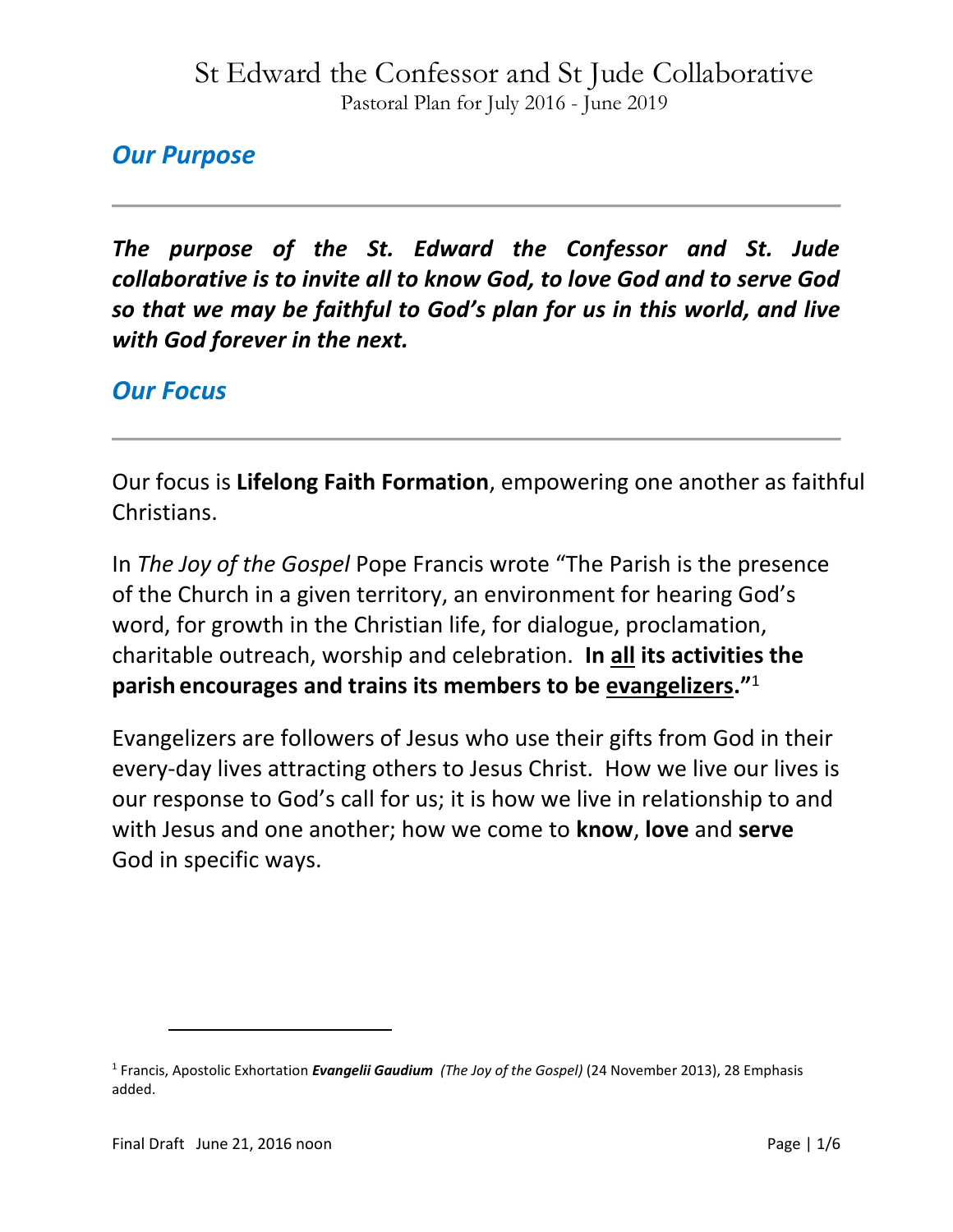## *Our Values*

Our purpose drives our Values. Our primary values are Knowing, Loving and Serving God. From these, all else flows.

*Knowing God –We believe that the Triune God – Father, Son and Holy Spirit loves us, saves us and guides us.*

*Loving God – We believe that we are called by the Spirit to a personal relationship with God.*

*Serving God – We believe that we are God's eyes, ears, hearts and hands in this world and in using them for God, we spread the Good News.*

### *Our Pastoral Vision*

Through the workings of the Holy Spirit and our prayers and efforts, we are a collaborative community that supports growth in our personal relationship with God at every stage of our faith journey. As we help one another become intentional disciples, we give witness to our faith and share the joy of the Gospel with those who are not with us.

- Our children, youth and adults are engaged in serving the needs of others, especially the least of our brothers and sisters.
- We work individually and with members of our faith community for social justice wherever we discern the need.
- We serve God's people and support our parishes with our time, talent and treasure.

The parishes of St. Edward and St. Jude are communities where we see Christ in one another and welcome all as Christ does.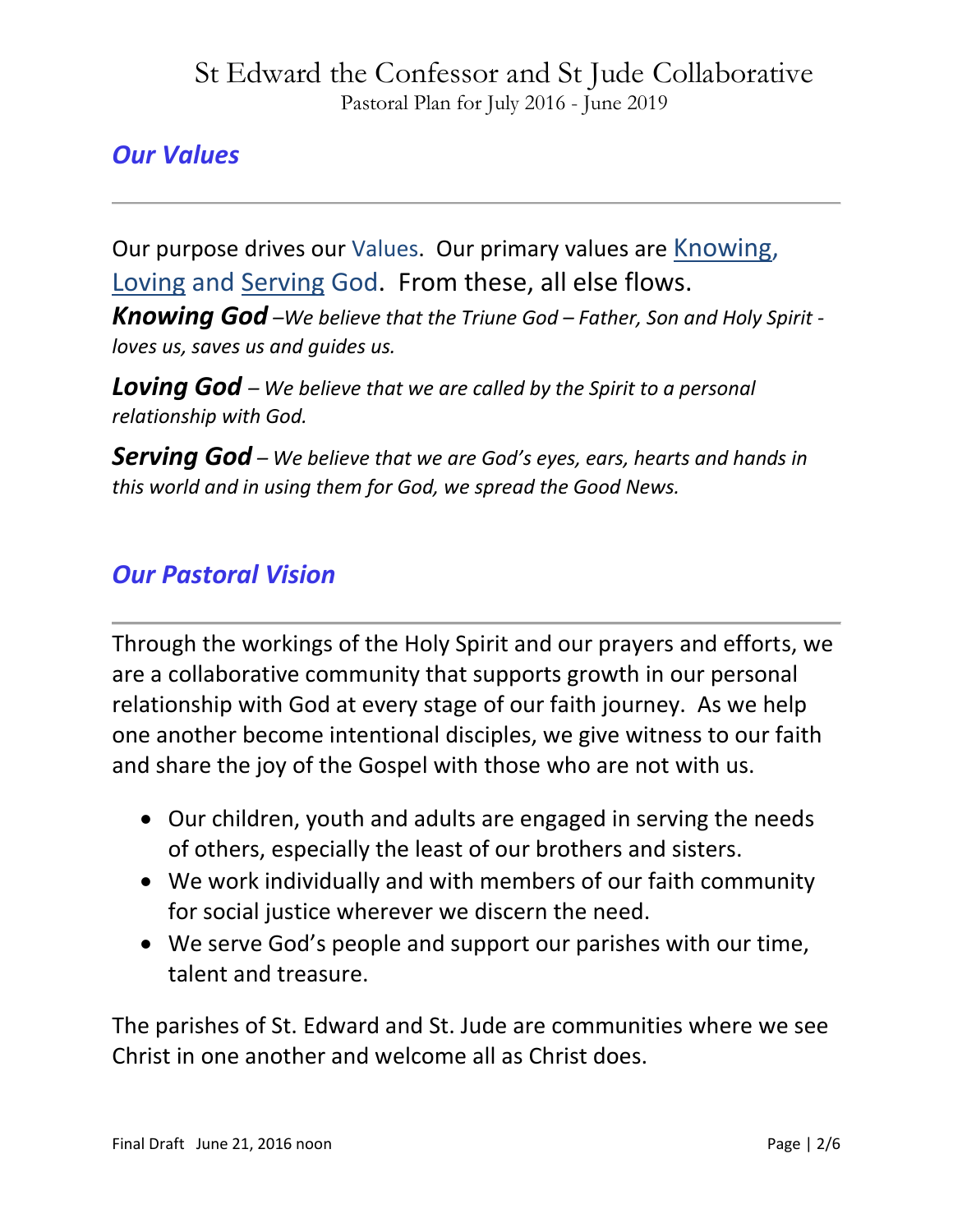### *Our Priorities and Goals*

Our priorities and goals emphasize the **Lifelong Faith Formation** process which leads us to a richer sacramental life. In our sacramental life we touch the face of God leading us beyond the doors of Church to serve humanity and all of God's creation.

#### *PRIORITY:* **ESTABLISH A LIFELONG FAITH FORMATION ATMOSPHERE**

**Goal 1:** Establish an atmosphere where *faith formation* is accomplished throughout the Church year by celebrating feasts and seasons, sacraments, liturgy, justice and service, prayer and community life.

- Implement a Gospel-based program for grades 1-8 integrating the instruction with the ongoing life of each parish community as experienced primarily at Mass. (Sept 2016)
- Present three special speakers/workshops focused on issues facing today's families each year. (Fall 2016, 2017, 2018)
- Establish a Speaker's Committee to develop at least one annual adult-centered presentation/forum on ethical issues facing 21<sup>st</sup> Century Christians.
	- o Establish Committee Fall 2016
	- o Inaugurate forum Spring 2017
- Sponsor 4 parish educational/service/social events aligned with the church calendar. (2016-17: Advent, Epiphany, Lent and Pentecost)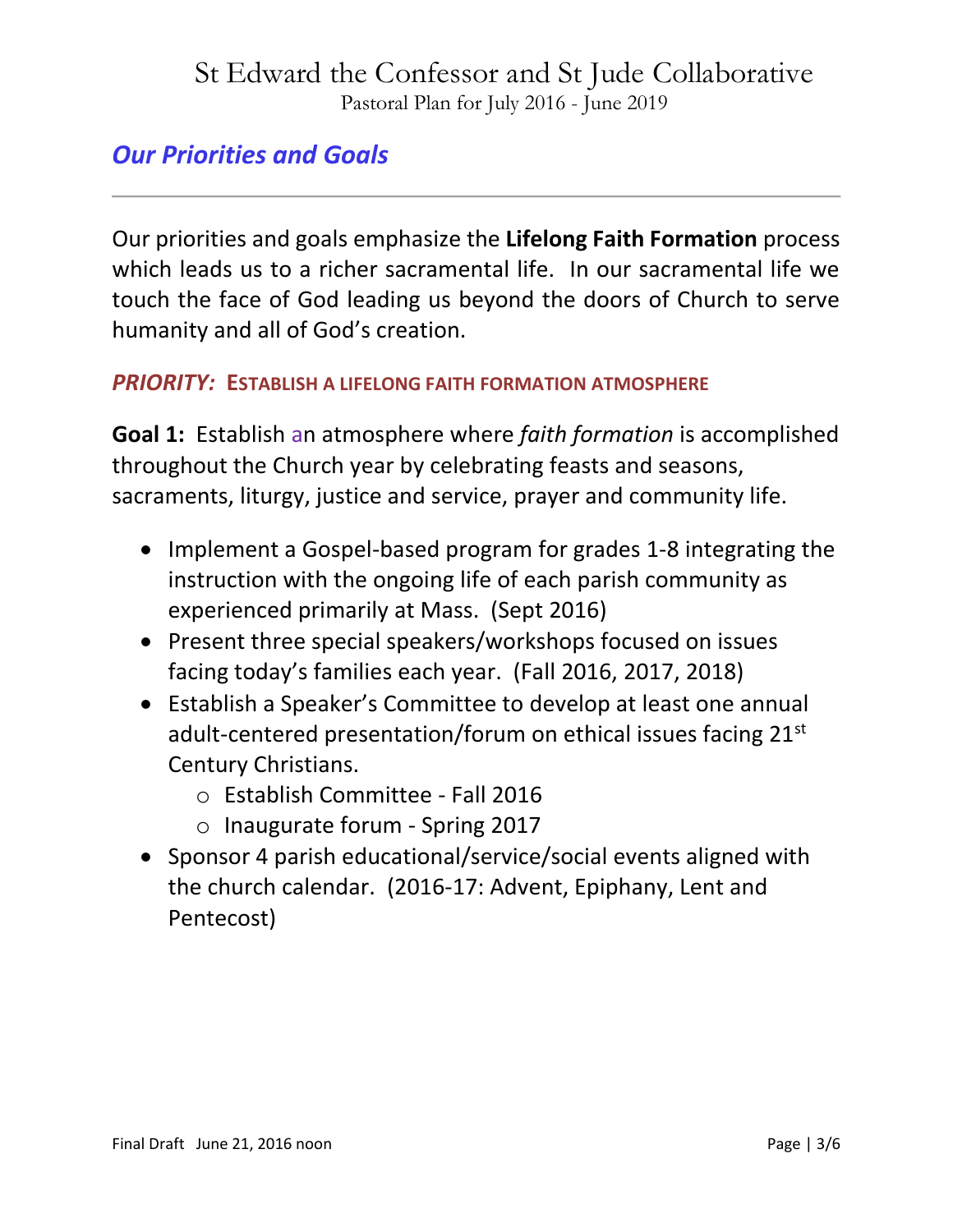*Goal 2***:** Empower parishioners to live and pass on the faith bringing new active members to our parishes.

- Invigorate the baptism programs.
	- o Identify 2-3 married couples to be Baptismal coordinators. (June 2017)
	- o Hold an annual reunion Mass for families who had a child baptized in the preceding year. (January 2017)
- Expand RCIA program with a target of increasing candidates.
	- o Increase the current RCIA team by at least 2 members. (Sept 2016)
	- o Develop RCIA communication plan to advertise in local papers and to use digital (social) media for inviting RCIA candidates. (Sept 2017)
- Expand the Lazarus/Bereavement Ministries at both parishes to include Funeral Preparation Teams to meet with the bereaved family, Greeters to welcome mourners to the funeral, Sacristy/Altar Servers and, when requested, coordinators for post-funeral receptions.
	- o Recruit and train 2 new volunteers in each parish annually. (Spring 2017, 2018 and 2019)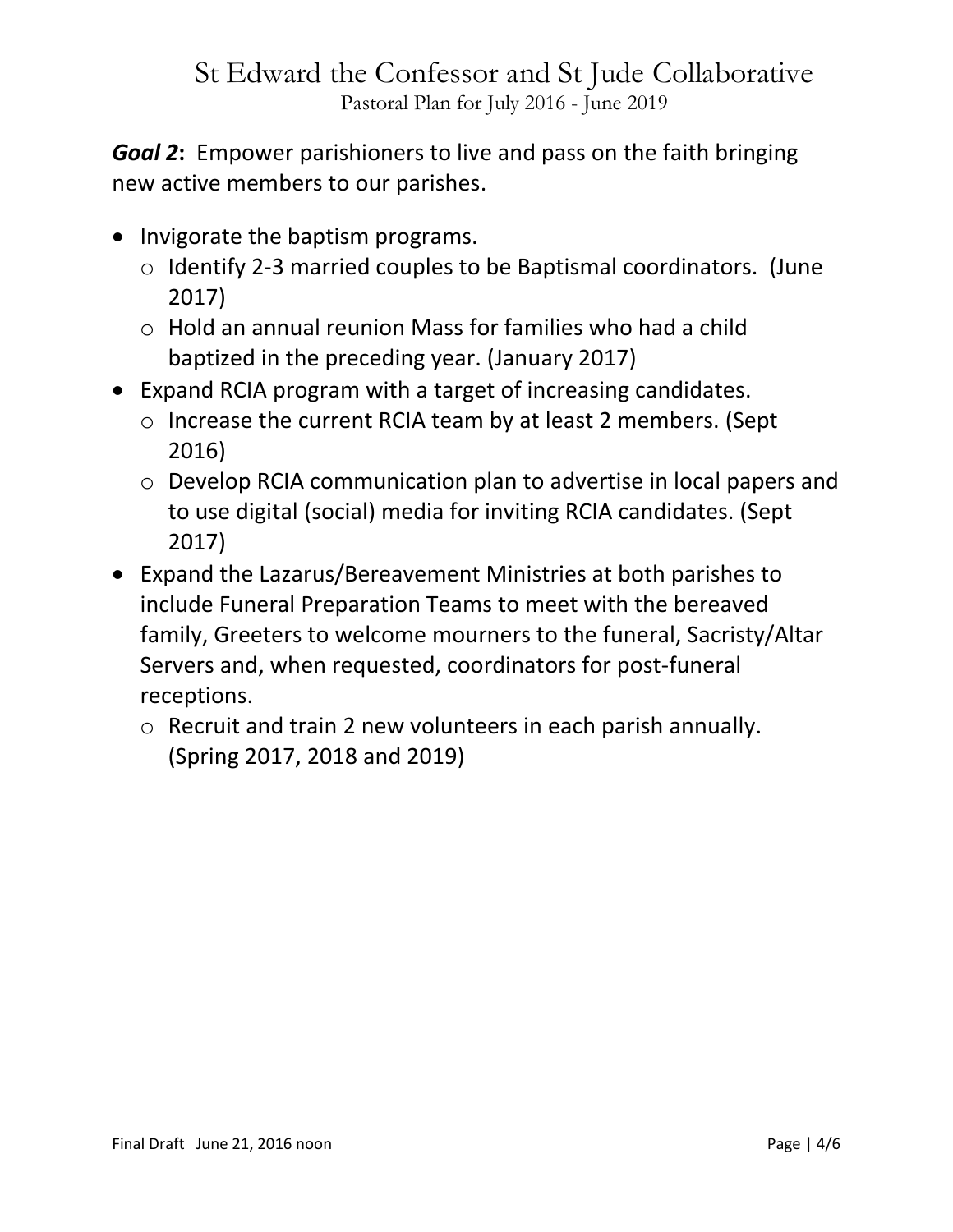#### **PRIORITY: BUILDING AND NURTURING PERSONAL RELATIONSHIPS WITH GOD**

**Goal** 3: Establish communities of peers where people can openly talk about their faith and learn about Catholic beliefs, worship, prayer, and living this faith in their daily lives.

- Explore programs to serve as a possible framework for these small groups and develop a plan to implement these groups within our parishes. (Spring 2017 - Spring 2019)
	- o Establish an inter-parish group to select program framework. (Spring 2017)
	- o Develop an implementation plan. (Fall 2017 to Spring 2018)
	- o Form communities of 8-12 peers in accordance with program framework. (Fall 2018)

#### *PRIORITY:* **LOVING GOD BY SERVING GOD'S PEOPLE**

**Goal 4:** Expand participation in Christian service.

- Expand by 25% the participation in service ministries
	- o Identify and quantify participation in current service ministry opportunities for teens and adults at each parish. (Summer-Fall 2016)
	- o Find new service opportunities and develop plans for St Jude and St Edward parish involvement. (Winter-Spring 2017)
	- o Organize "Service Ministry Sign-up Weekend" to publicize opportunities and encourage volunteers. (Fall 2017)